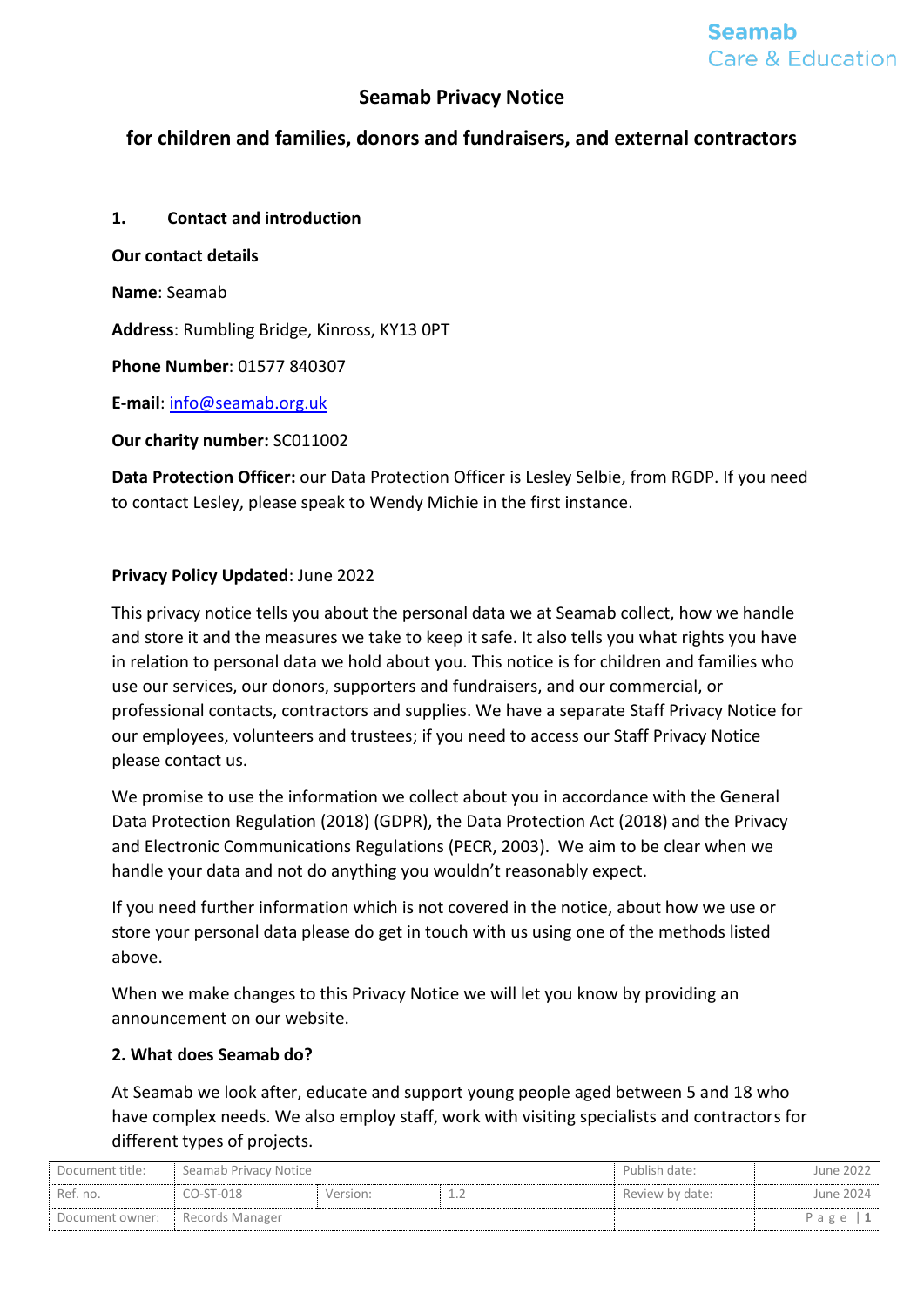### **3. The type of personal information we hold**

We currently collect and process personal information about the following people:

- Children and families who use our service
- Our donors, supporters and fundraisers
- Commercial or professional contacts, suppliers or contractors
- People who visit our website.

### **3.1 Children and Families**

#### **The information we hold about children and families**

We may hold some, or all, of the following information about the children and families (including adoptive or foster families, or kinship carers/guardians) who use our services:

- Full name
- Contact details (addresses, email addresses, contact numbers)
- Information about family background, personal experiences and circumstances, social work and education involvement, health and wellbeing
- Information given to us, or created by us, in the course of Seamab providing services
- Some of the information given to use or created by us may include:
	- o Special category personal data revealing race or ethnic origin, religious or political beliefs, genetic or health information, information about an individual's sex life or revealing a person's sexual orientation
	- o Information about any criminal convictions that have been committed against an individual, or which an individual has committed
	- o Information about an individual's finances and financial situation
- Information about an individual's legal status (in terms of whether or not they are on a Child Protection Register, whether or not a supervision requirement is in place, or whether or not they are looked after at home or away from home)
- Information about advocates or other representatives we may encounter in the delivery of services

However, the information we will process about children and families will vary depending on individual circumstances.

### **Sources of the personal information**

Some of the personal information we have about children and families is given to us by other organisations. These may include, but are not limited to:

- Local authority social work departments, educational psychologists, and teachers
- NHS staff, and other health care professionals
- Police Scotland

| Document title:                 | Seamab Privacy Notice |          |  | Publish date:   | June 2022 |
|---------------------------------|-----------------------|----------|--|-----------------|-----------|
| Ref. no.                        | $CO-ST-018$           | Version: |  | Review by date: | June 2024 |
| Document owner: Records Manager |                       |          |  |                 | Page      |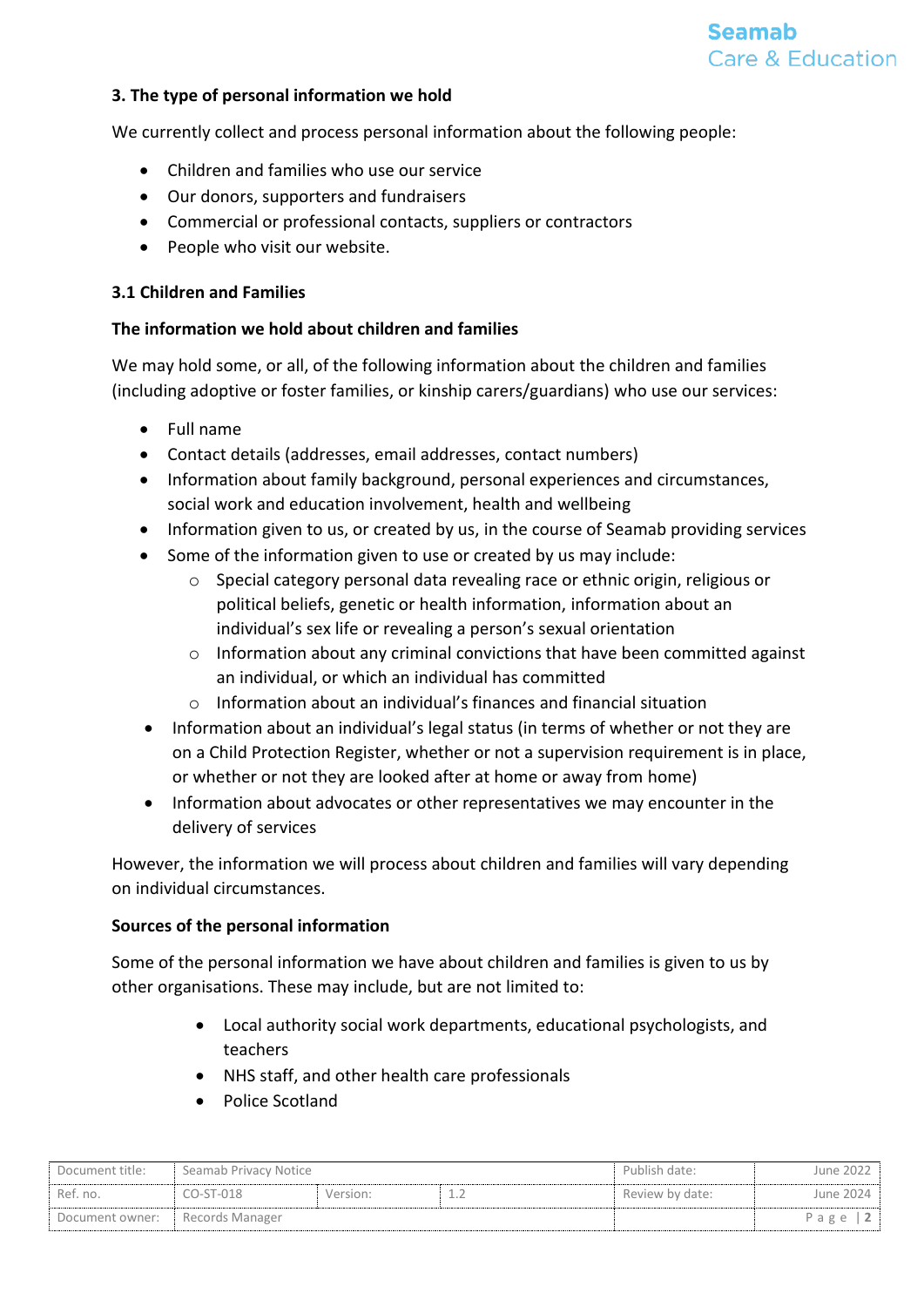Some of the personal information we hold is created by our staff at Seamab or disclosed to us by the children.

## **Legal basis for processing the data**

We use this information to help us provide children and families with the services they require. We may be under a legal obligation to collect, handle, share or record information in connection with an individual's legal status.

Under the UK General Data Protection Regulation (UK GDPR), the lawful basis we rely on for processing this information is Article 6.1 (c) – processing is necessary for compliance with a legal obligation to which the controller is subject.

Under the GDPR the lawful basis we rely on for processing special category data is Article 9.2. (h) – processing is necessary for the provision of social care services.

### **Information sharing**

We may need to share this information with the following individuals or organisations

- Local authorities, social work professionals, education professionals
- Police Scotland
- Health and wellbeing professionals
- External specialists we may employ to work with the children
- Safeguarding bodies and others in connection with Children's Hearings
- Other charities or public sector organisations that may be providing services to the children and family
- Other family members (where agreement has been sought)
- Statutory bodies in connection with legal and formal processes

### **Information storage**

The personal information is stored on our secure IT systems, supported by a third-party IT provider. Information is also stored on paper, in locked cabinets, in a locked and alarmed building.

### **Information retention**

We keep this information for as long as we provide services to the child concerned. Once the child leaves our service we keep the information for 100 years from the date of birth of the child concerned. We keep the information in case the child wants to access it at any point in the future to find out more about their childhood and life.

At the time of this notice the Scotland Historical Child Abuse Inquiry is ongoing and we cannot destroy any data which may be relevant to that Inquiry. For this reason we currently keep children's records for 100 years from the date of birth. This may be subject to change once the Inquiry issues its findings.

| Document title: | Seamab Privacy Notice |          |     | Publish date:   | June 2022  |
|-----------------|-----------------------|----------|-----|-----------------|------------|
| Ref. no.        | $CO-ST-018$           | Version: | --- | Review by date: | June 2024  |
| Document owner: | Records Manager       |          |     |                 | Page $ 3 $ |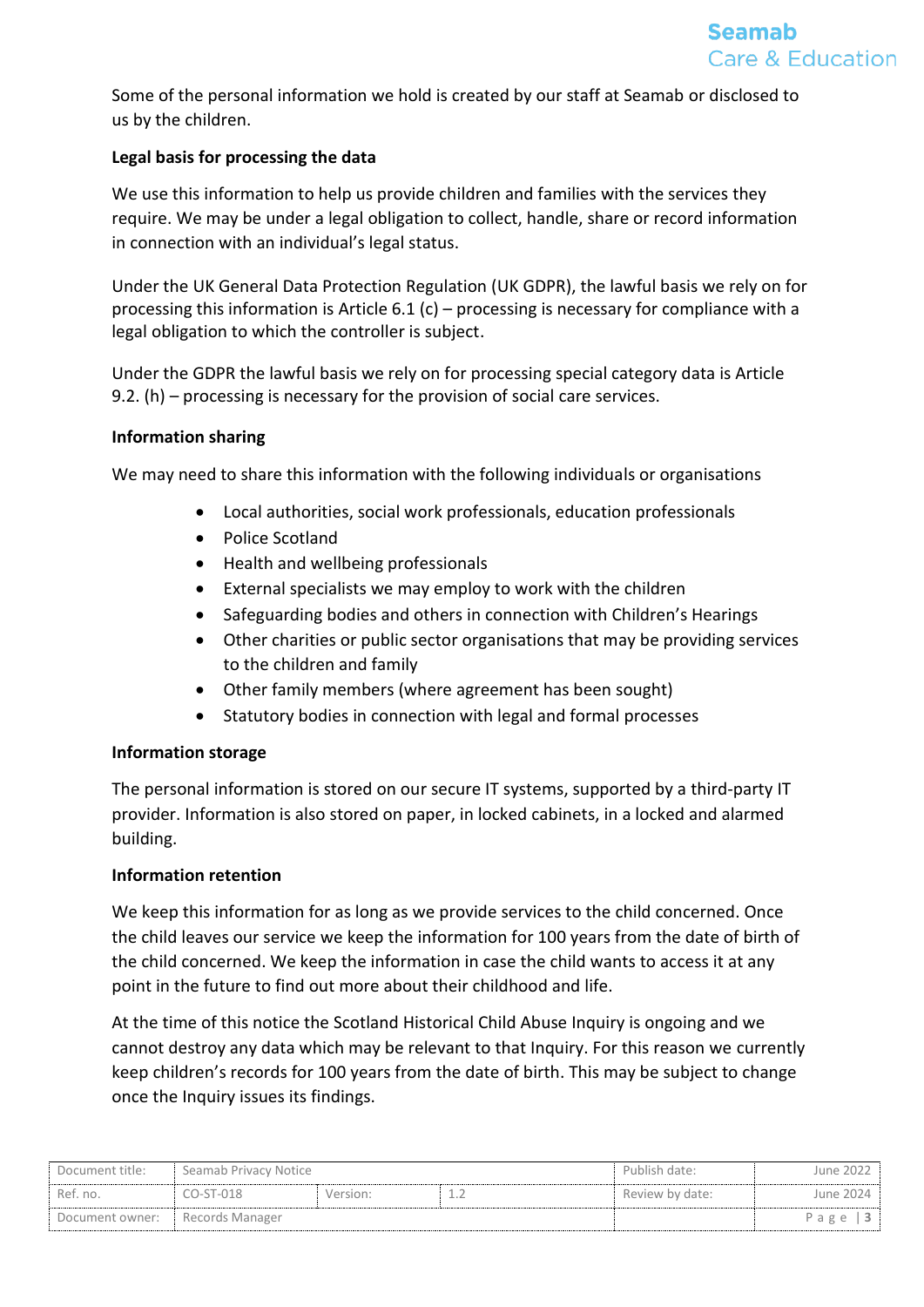### **Information rights**

Children and families have the following rights under data protection law:

- The right of access. You have the right to ask us for copies of your personal information.
- The right of rectification. You have the right to ask us to rectify personal information you think is inaccurate. You also have the right to ask us to complete information you think is incomplete.

### **3.2 Our donors, supporters and fundraisers**

### **The information we hold about donors, prospective supporters and fundraisers**

We may need to collect, use and store the following information:

- Full name
- Contact details (address, email, and contact number)
- Payment information (which may include bank account details if you have set up a direct debit to support us, and information that we require to comply with Gift Aid requirements)
- The amounts you have donated or raised and your donation, or fundraising history
- Records of your correspondence and engagement with us, including events which you have attended
- Details on individuals, companies or trusts that you have chosen to share with us
- Your occupation and biographical information
- Date of birth (where this is required for participation in an event or for young people who wish to help with fundraising, since accompaniment by an adult may be required depending on the activity)
- Photographs, videos or audio recordings
- Whether or not you have agreed to receive further information from us about news, events and other marketing

We use this information as necessary to process your donation and to ensure that your donation is properly recognised. Information may also be used on an anonymous basis for internal financial management purposes, so that we can validate our internal finance records and compare financial data against expectations, budget and previous years.

We may also need to share information with HMRC when reporting on our taxes, however information is only shared with HMRC on an anonymous basis.

We generally retain supporter information for 6 years, in line with HMRC gift-aid requirements.

### **Prospect Research**

As a fundraising organisation we undertake in-house research, and occasionally engage specialist external agencies, to learn more about our current supporters and to identify prospective supporters. The information we gather helps us to identify the interests of

| Document title:                   | Seamab Privacy Notice |          |              | Publish date:   | June 2022   |
|-----------------------------------|-----------------------|----------|--------------|-----------------|-------------|
| Ref. no.                          | CO-ST-018             | Version: | . <u>. .</u> | Review by date: | lune 2024 - |
| Document owner: E Records Manager |                       |          |              |                 | Page        |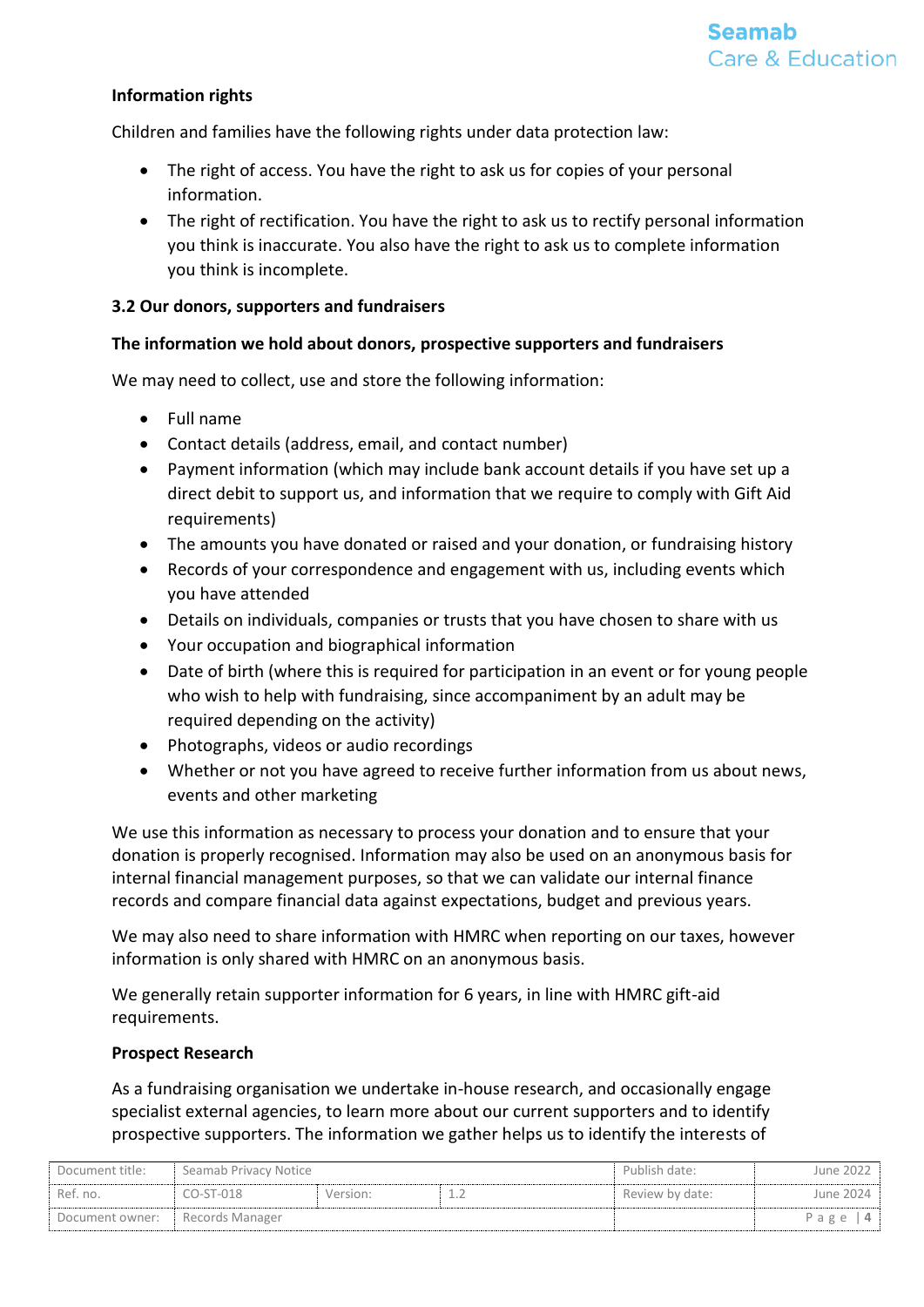people and organisations and the potential for them to support Seamab financially. We do this to better understand our supporters and retain their support, and to engage new supporters, enabling us to generate philanthropic income for Seamab. The legal basis we are relying on to conduct this research is legitimate interest.

If we do engage a specialist external agency, the work they do for us will be subject to a contract with Seamab, which will specify that they will only use the data for the purpose they are engaged for, and that the data will be held securely and won't be sold or reused for another purpose.

When we undertake in-house research we will use information you have already given us, or information from publicly available sources, such as the Electoral Register, Companies House, company websites, social networks such as LinkedIn and internet search engines.

When determining whether we will undertake this type of research we will always complete an assessment that considers your rights as an individual. Any research undertaken will never be excessive and will always go through a rigorous internal due diligence process. If you would prefer us not to use your data in this way, please email us at [info@seamab.co.uk](mailto:info@seamab.co.uk)

### **Sources of the personal information**

Most of the information we receive about donors, supporters and fundraisers is received directly from the people themselves.

Some of the information we hold comes from external fundraising organisations (such as JustGiving). Please note Seamab does not have any control or oversight over any of the personal information that you may provide or submit to a third-party website. We would recommend that you check the privacy policies issued by those websites to see how they handle your information.

### **Legal basis for processing**

This information is necessary for us to keep in contact with supporters about their activities to support us, to process the funds they donate or raise, and to ensure they are recognised for their support.

Under the GDPR the lawful basis we rely on for processing this information is Article 6.1 (f) – that is in our legitimate interest to raise funds to aid our work. In some circumstances we will need your consent to use your information, for example if we would like to mention your fundraising or donation in our marketing. We will always ask for your consent before we use your personal information.

### **Information sharing**

The personal information may be shared with third parties we use who help us process payments. We may issue marketing communications to you, where you have agreed to receive marketing from us.

# We offer the use of Blackbaud eTapestry to make donations and we have a payment gateway operated on behalf of and under contract to us by service providers which looks

| Document title: | Seamab Privacy Notice |          |  | Publish date:   | June 2022 |
|-----------------|-----------------------|----------|--|-----------------|-----------|
| Ref. no.        | $CO-ST-018$           | Version: |  | Review by date: | June 2024 |
| Document owner: | Records Manager       |          |  |                 | Page      |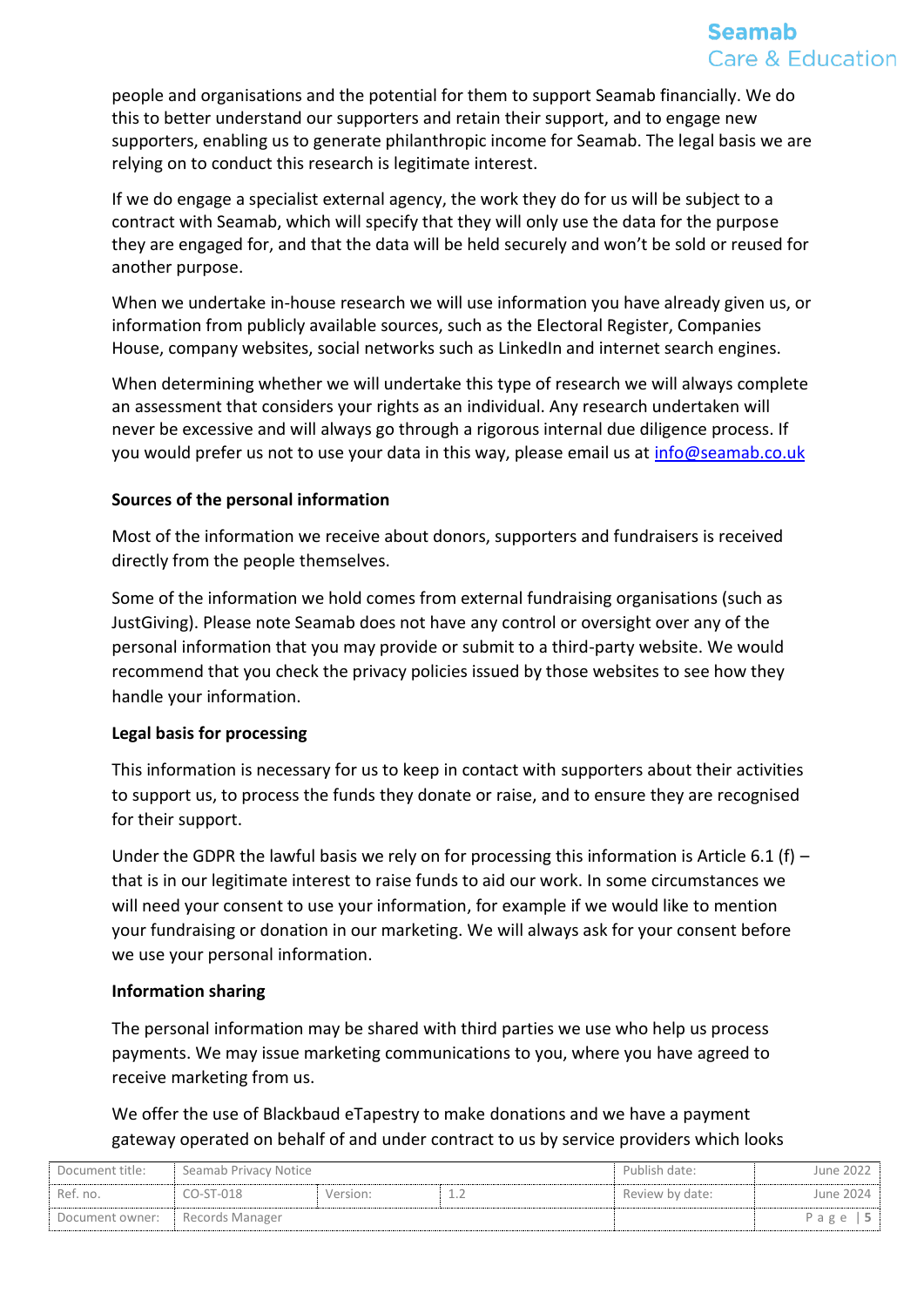similar to our main website. Further information about the collection and use of the data will be provided for you on the relevant payment gateway.

If you use a credit or debit card to may a payment to us, we will ensure this is done securely and in accordance with the Payment Card Industry Data Security Standard.

Users of our website – when someone visit[s www.seamab.org.uk](http://www.seamab.org.uk/) we use a third party service, Google Analytics, to collect standard internet log information and details of visitor behaviour patterns. We do this to find out things such as the number of visitors to various parts of the site.

This information is only processed in a way which does not identify anyone. We do not make, and do not allow Goole Analytics to make, any attempt to find out the identities of those visiting our website. If we do want to collect personal information through our website, we will make this clear and explain what we will do with it.

Our website may also include links to other websites, not owned, associated with, or managed by Seamab. While we try our best to only link to reputable websites, we cannot be held responsible for the privacy of information collected by sites not managed by us, nor can we accept responsibility or liability for them. For this reason, you should consult the privacy policy on any external website you link to before you submit any personal information to those websites.

### **Information storage**

We do not store your credit or debit card details at all, following your transaction being completed. All card details and validation codes are securely destroyed once the payment has been processed.

If you send an email containing credit or debit card details it will be immediately destroyed.

### **Information retention**

We keep information about financial transactions for 7 years in line with HMRC requirements.

### **Information rights**

Under data protection law donors, fundraisers and supporters have the following rights:

- The right of access: You have the right to ask us for copies of your personal information.
- The right to data portability. You have the right to ask that we transfer the personal information you gave us to another organisation, or to you, in certain circumstances.
- Your right to object to processing. You have the right to object to the processing of your personal information in certain circumstances.
- The right to erasure. You have the right to ask us to erase your personal information in certain circumstances.

| Document title: | Seamab Privacy Notice |          |  | Publish date:   | June 2022 |
|-----------------|-----------------------|----------|--|-----------------|-----------|
| Ref. no.        | CO-ST-018             | Version: |  | Review by date: | June 2024 |
| Document owner: | Records Manager       |          |  |                 | Page $ 6$ |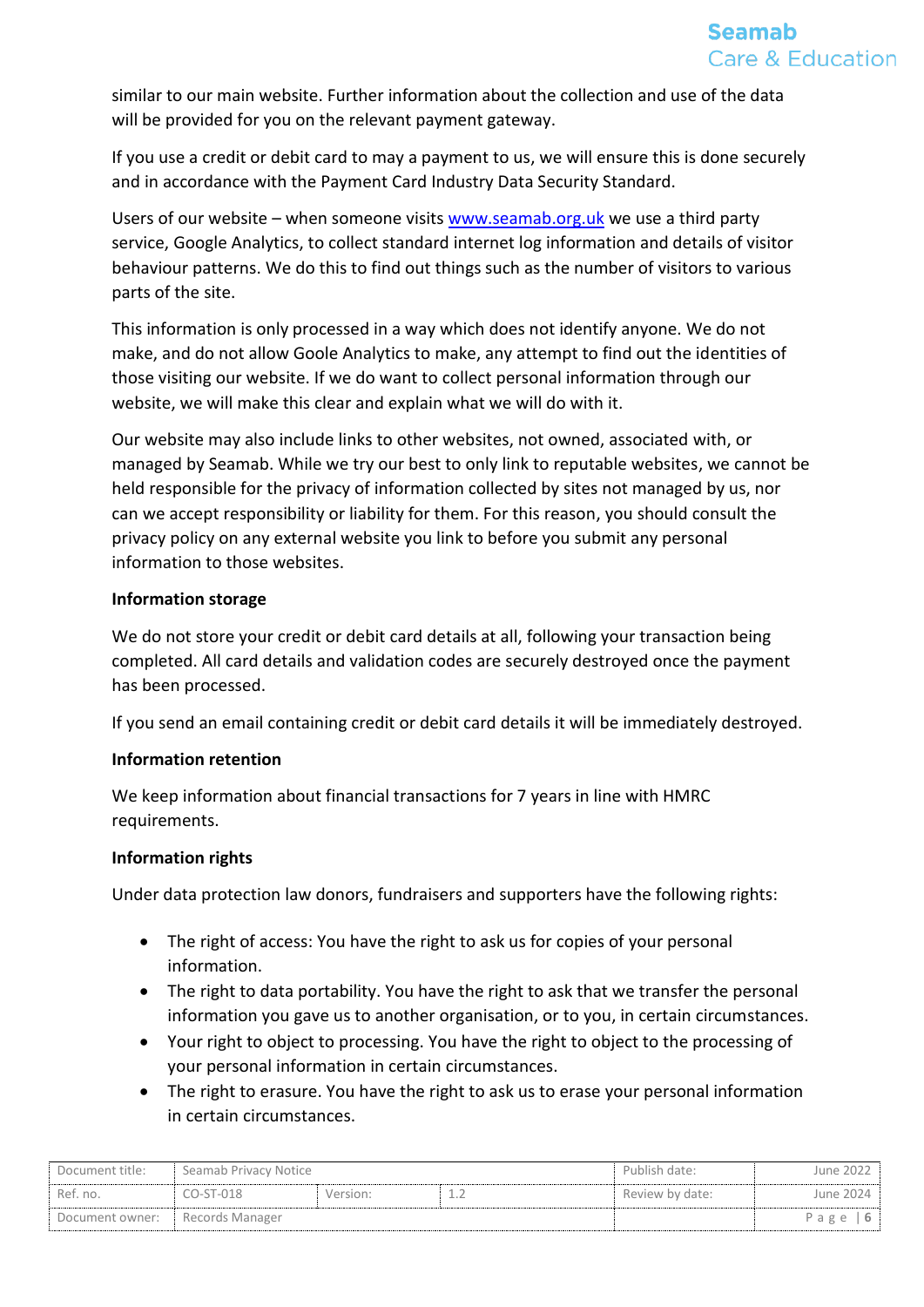

• The right to rectification: You have the right to ask us to rectify personal information you think is inaccurate. You also have the right to ask us to complete information you think is incomplete.

### **3.3 Information about suppliers and contractors**

We may need to collect, use and store the following information:

- Contact details (name, address, email address, phone number)
- Bank account details

#### **Information sources**

The information we hold has been provided by the data subjects themselves--+ or found from another publicly available source such as their own website.

### **Legal basis for processing**

Under the GDPR the lawful basis we rely on for processing this information is Article 6.1 (f) that it is in our legitimate interest to hold information about people who may be able to provide services to us.

Also, in some cases we will rely on Article 6(1)(b) when suppliers are party to a contract with us.

### **Information sharing**

We may on occasion need to share information with our auditors who may request a sample of our invoices and statements.

### **Information storage**

The personal information is stored on our secure IT systems, supported by a third-party IT provider. Information is also stored on paper, in locked cabinets, in a locked and alarmed building.

#### **Information retention**

We will retain the personal information for the duration of our relationship with them. We retain records of our financial transactions for 7 years in line with HMRC requirements.

### **Information rights**

Under data protection law our suppliers and contractors have the following rights:

**The right of access** - You have the right to ask us for copies of your personal information.

**The right to rectification** - You have the right to ask us to rectify personal information you think is inaccurate. You also have the right to ask us to complete information you think is incomplete.

You are not required to pay any charge for exercising your rights. If you make a request, we have one month to respond to you.

| Document title: | Seamab Privacy Notice |          |    | Publish date:   | June 2022 |
|-----------------|-----------------------|----------|----|-----------------|-----------|
| Ref. no.        | $CO-ST-018$           | Version: | -- | Review by date: | June 2024 |
| Document owner: | Records Manager       |          |    |                 | Page      |